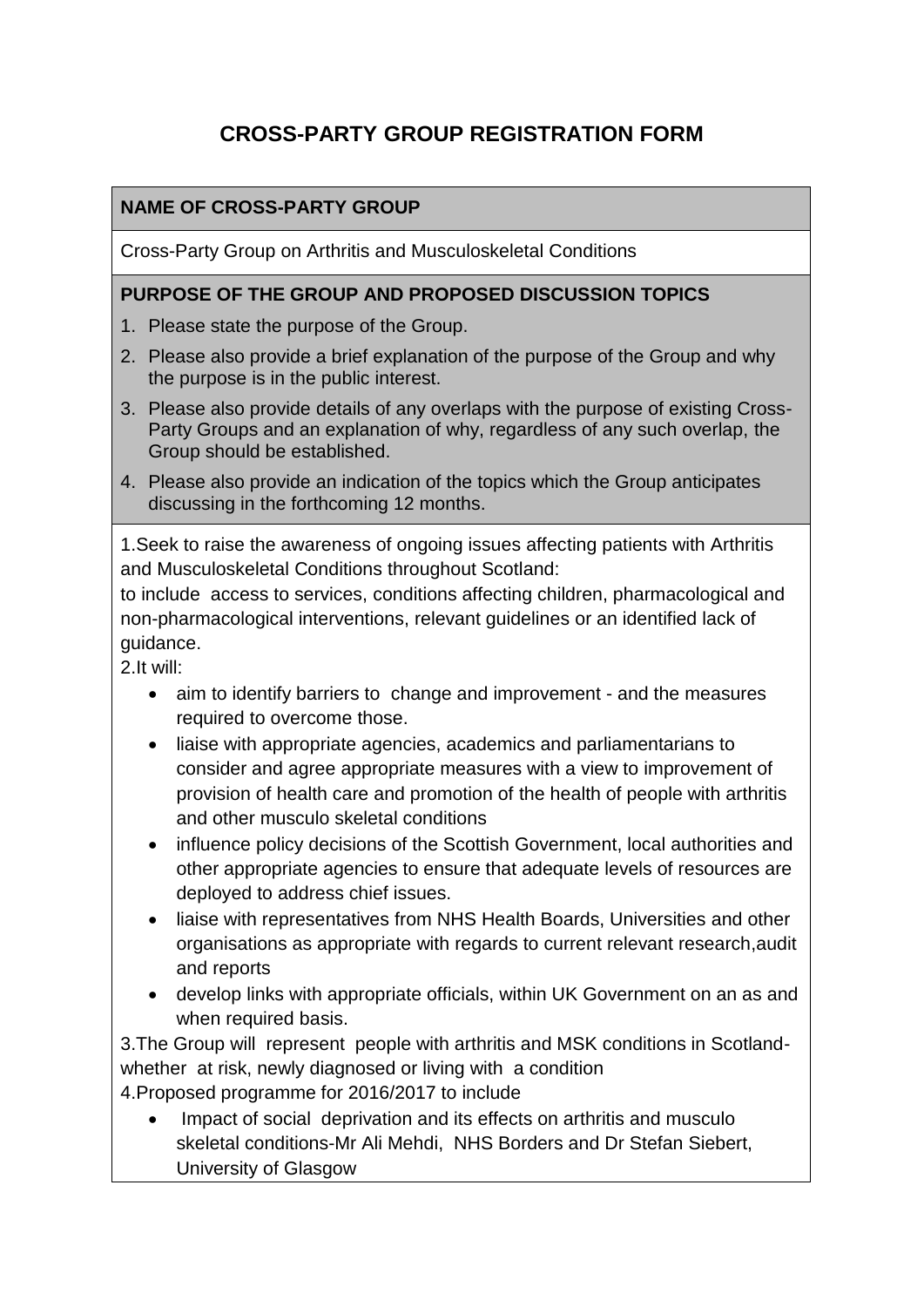- Trauma and Orthopaedic Access Review: addressing core capacity everywhere in Scotland sustainably-Professor Colin Howie NHS Lothian
- Education and support programmes for people with osteoporosis, arthritis and other musculo skeletal conditions.-National Osteoporosis Society
- NHS Scotland MSK Quality Improvement Drive: including National MSK Redesign update on progress and audits-Dr Sarah Mitchell, Scottish Government
- Treating Arthritis to 2020: the Right Patient, the Right Treatment, the Right Time-Update - Professor Iain McInnes Stratified Medicine Scotland - Innovation Centre
- Report on recent patient survey on key issues to be addressed -National Ankylosing Spondylitis Society (NASS)
- Scottish Metrics for Rheumatoid Arthritis Treatment(SMART) update-Dr Liz Murphy NHS Lanarkshire

# **MSP MEMBERS OF THE GROUP**

Please provide names and party designation of all MSP members of the Group.

Brian Whittle MSP South Scotland ( Scottish Conservative and Unionists)

Rhoda Grant MSP Highlands and Islands (Scottish Labour)

Pauline McNeil MSP Glasgow (Scottish Labour)

Alex Cole Hamilton MSP Edinburgh Western (Scottish Liberal Democrats)

David Stewart MSP Highlands and Islands (Scottish Labour)

### **NON-MSP MEMBERS OF THE GROUP**

For organisational members please provide only the name of the organisation, it is not necessary to provide the name(s) of individuals who may represent the organisation at meetings of the Group.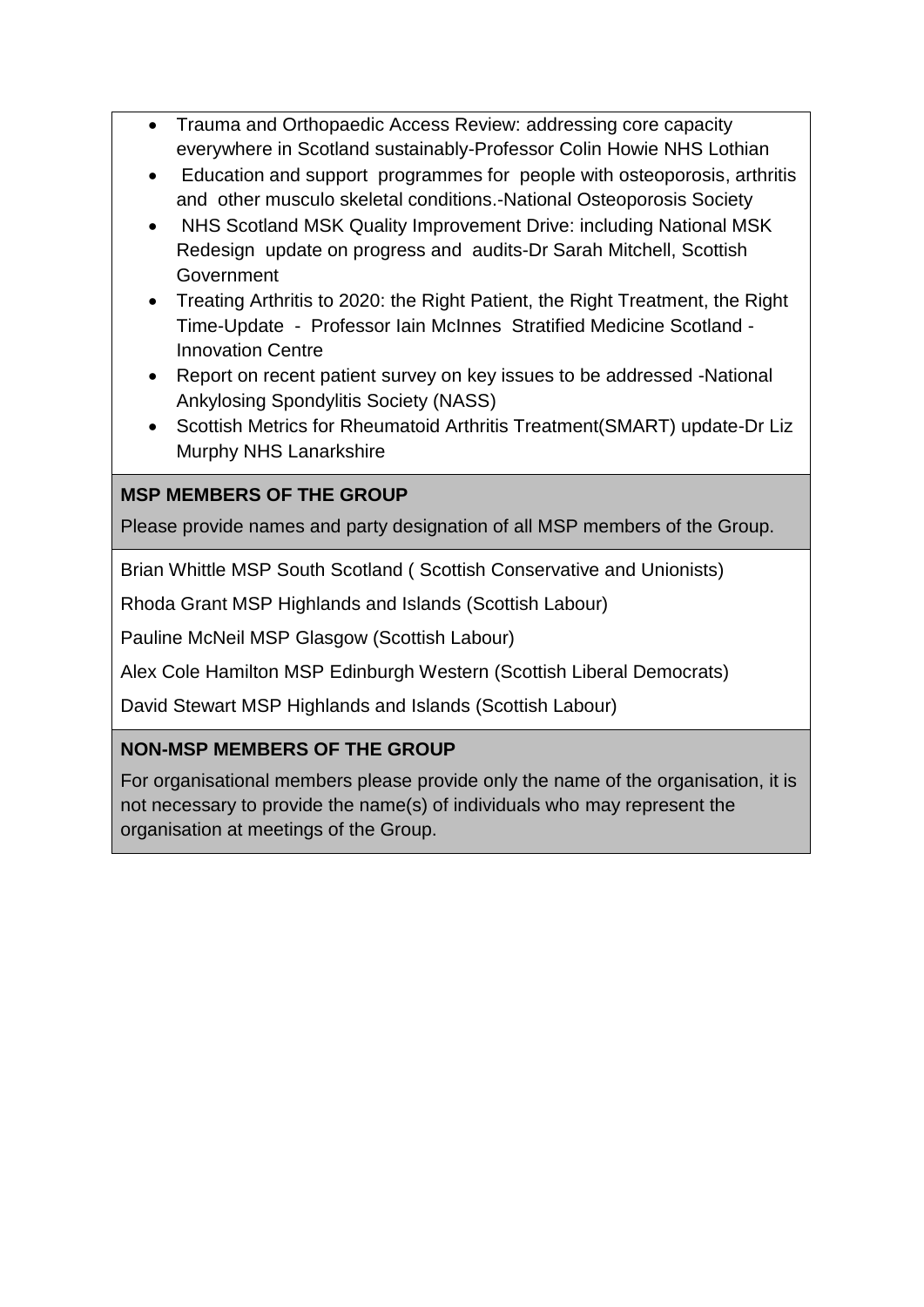| Individuals   | Anne Simpson - secretary<br>Sheila MacLeod<br>Karen Allan<br><b>Phil Atkinson</b><br><b>Matt Barclay</b><br>Elizabeth Blackadder<br>Maggie Brooks-Carter<br><b>Sharon Campbell</b><br>Debbie Cook<br>Janice Connelly<br><b>Diane Crake</b><br>Joyce Davidson<br>Margaret Duncan<br>Jane Gibson<br>Amy Hefford<br><b>Jamie Hewitt</b><br><b>Colin Howie</b><br>John Hunter<br>Janice Johnson<br>Joan Kerr<br><b>Catherine Lees</b><br>Kenryck Lloyds-Jones<br>Irene Logan<br>Alan Macdonald<br>Iain Macdonald<br>Margaret-Mary Gordon<br><b>Steve McBride</b><br><b>Grainne Morrison</b><br><b>Charlie Millar</b><br>Federico Moscogiuri<br><b>Elizabeth Murphy</b><br><b>Anne Murray</b><br><b>Michael New</b><br><b>Duncan Porter</b><br>Paulo Quadros<br><b>Stuart Ralston</b><br>David Reid<br><b>Catherine Stihler</b><br><b>Jim Walker</b><br>Sally Hughes. |
|---------------|------------------------------------------------------------------------------------------------------------------------------------------------------------------------------------------------------------------------------------------------------------------------------------------------------------------------------------------------------------------------------------------------------------------------------------------------------------------------------------------------------------------------------------------------------------------------------------------------------------------------------------------------------------------------------------------------------------------------------------------------------------------------------------------------------------------------------------------------------------------|
|               |                                                                                                                                                                                                                                                                                                                                                                                                                                                                                                                                                                                                                                                                                                                                                                                                                                                                  |
| Organisations | Abbott<br><b>Arthritis Care</b><br><b>Arthritis Care Scotland</b><br><b>ARMA Scotland</b><br><b>British Society for Rheumatology</b><br><b>Brittle Bone Society</b><br><b>Community Pharmacy Scotland</b><br>Edmesh                                                                                                                                                                                                                                                                                                                                                                                                                                                                                                                                                                                                                                              |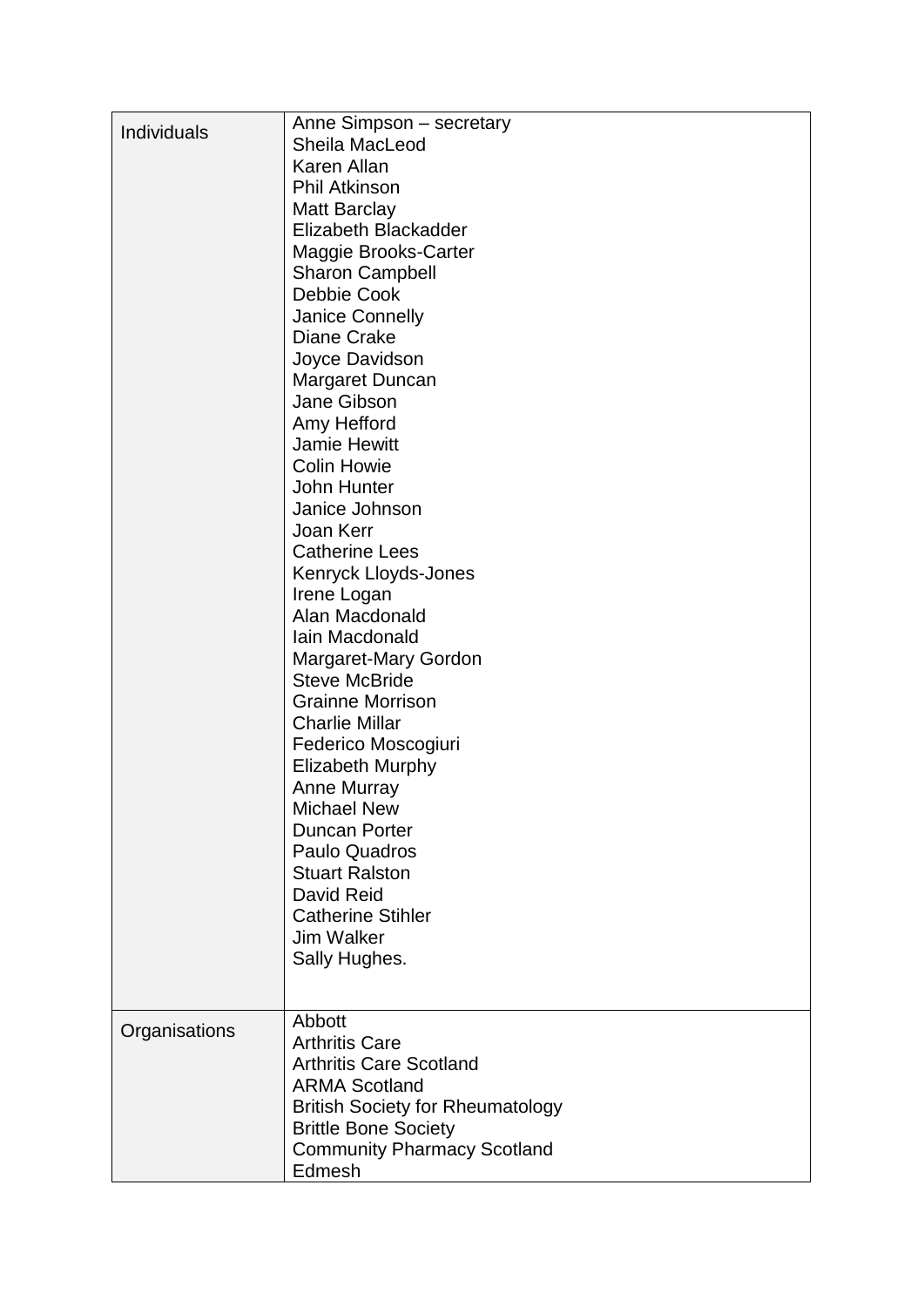| Fibromyalgia Friends Scotland                            |
|----------------------------------------------------------|
| <b>Framework for Adult Rehabilitation</b>                |
| Intlife                                                  |
| Merck Sharp & Dohme                                      |
| Moray Health and Social Care Partnership                 |
| <b>National Ankylospodylitis Society</b>                 |
| <b>National Osteoporosis Society</b>                     |
| <b>National Rheumatology Arthritis Society</b>           |
| NHS Ayrshire and Arran                                   |
| <b>NHS Borders</b>                                       |
| <b>NHS Forth Valley</b>                                  |
| NHS Greater Clyde and Glasgow                            |
| <b>NHS Lanarkshire</b>                                   |
| <b>NHS Lothian</b>                                       |
| <b>NHS Tayside</b>                                       |
| Pfizer                                                   |
| Polymyalgia Rheumatics and Giant Cell Arteritis Scotland |
| <b>Psoriasis Scotland Arthritis Link Volunteers</b>      |
| Royal College of Nursing                                 |
| Scottish Network for Arthritis in Children               |
| Scottish Paediatric and Adolescent Rheumatology Network  |
| <b>Scottish Rheumatology Society</b>                     |
| <b>UBC Pharma Ltd</b>                                    |
|                                                          |

## **GROUP OFFICE BEARERS**

Please provide names for all office bearers. The minimum requirement is that two of the office bearers are MSPs and one of these is Convener – beyond this it is a matter for the Group to decide upon the office bearers it wishes to have. It is permissible to have more than one individual elected to each office, for example, co-conveners or multiple deputy conveners.

| Convener               | <b>Brian Whittle MSP</b> |
|------------------------|--------------------------|
| <b>Deputy Convener</b> | <b>Rhoda Grant MSP</b>   |
| Secretary              | Anne Simpson             |
| Treasurer              |                          |

# **FINANCIAL BENEFITS OR OTHER BENEFITS**

Please provide details of any financial or material benefit(s) the Group anticipates receiving from a single source in a calendar year which has a value, either singly or cumulatively, of more than £500. This includes donations, gifts, hospitality or visits and material assistance such as secretariat support.